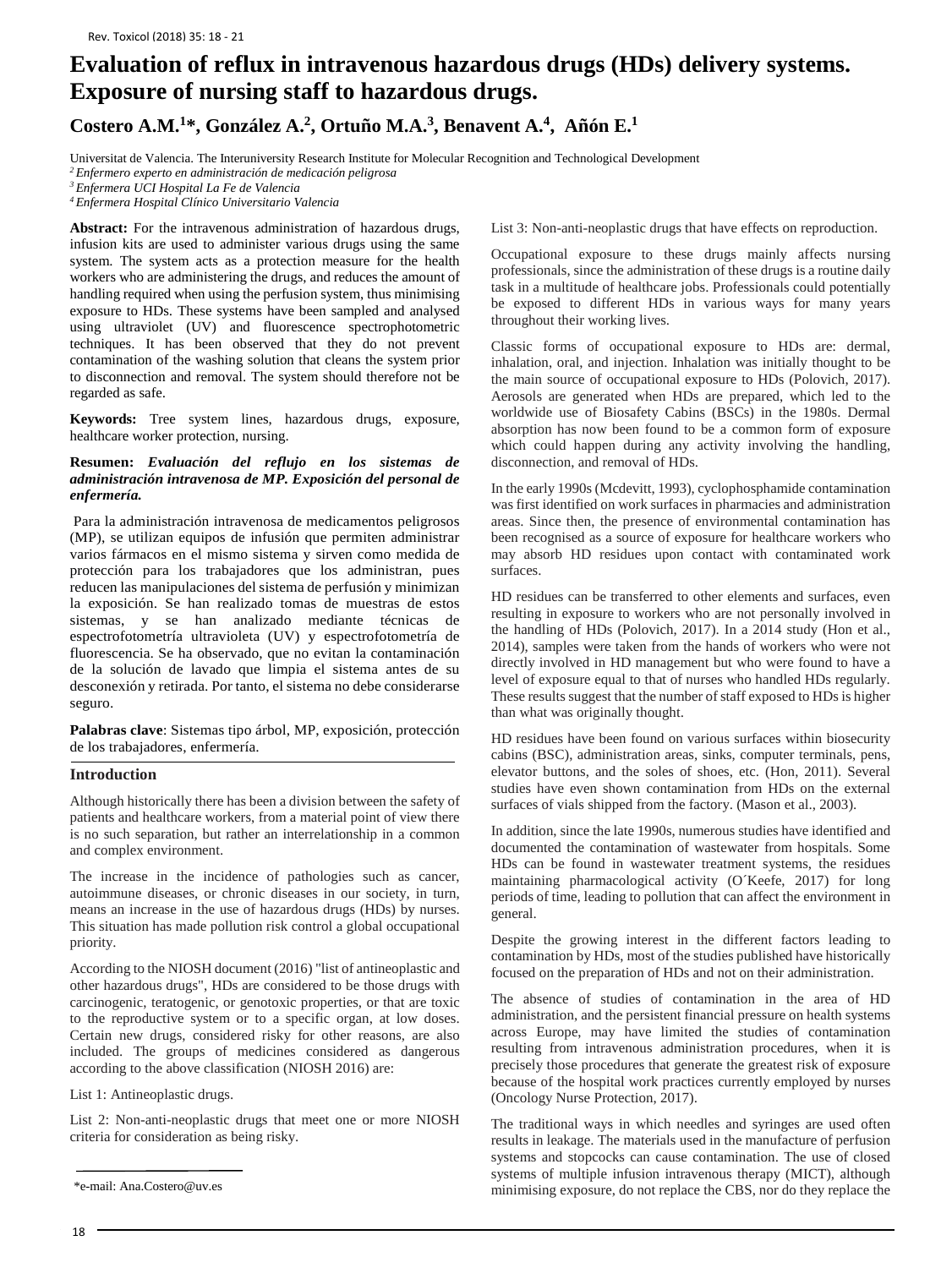personal protection equipment used in hospitals pharmacies because of the different work practices and consequent occupational exposure (Murf, 2012), which contributes to an increased risk to healthcare professionals, and also to patients and their families. Although corrective measures for these risks have been incorporated over time, there are few objective independent studies that demonstrate their efficiency and effectiveness. In fact, in some cases, safety measures may introduce new risks and dangers.

It is precisely for that reason that this study aims to evaluate and quantify the amount of reflux in the administration phase of intravenous therapy when multiple infusion sets of so-called tree systems are used. By this way, data obtained made possible to prove the presence or absence of risk.

This is the first independent study that evaluates, in parallel, how well are sealed the two multi-access infusion systems.

### **Material and methods**

The following samples have been used:

- 24 Safety intravenous medication delivery systems with 4 connectors (access points) of two commercially available brands (X and Y), 12 standard and 12 modified systems with an anti-reflux device according to patent U201431177.

- One dropper stick, secondary systems, 24 bags of 50ml saline solution (washer), 24 syringes, 24 needles, one 100ml saline solution bag.

- Rhodamine 6G (Aldrich) diluted in 100 ml of 0.9% physiological serum (Grifols) with a secondary system (extension tube).

- 2 intravenous perfusion pumps, one of each brand, for the systems used  $(X$  and  $Y)$ .

- 24 vials for the preservation, transport and handling of samples.

Used for analysing the samples:

UV-VIS Shimadzu UV-2101PC spectrophotometer and Varian Cary Eclipse spectrofluorometer.

#### *Infusion and sample collection systems.*

Samples were collected using two types of commercial intravenous medication delivery systems (X and Y).

These are two safety devices for the intravenous administration of HDs, currently marketed and used under two different brand names. Both have four valves for the connection of the hazardous drugs (secondary ports), a central line with a bag spike for the connection of the central washing serum, a drip chamber, and Luer-Lock connections. Both pieces of equipment are manufactured from similar materials, the main difference being the location of the valves for secondary connections.

The modification of the systems consisted of adding two one-way valves with opposite flow directions, and a reflux collection system. The valves function in such a way that one valve facilitates the collection of the reflux mixture containing the drugs without allowing it to contaminate the washing serum released by the other valve.

The infusion systems were purged with saline solution prior to use. Samples were collected by testing the two types of intravenous medication delivery systems (X and Y), with two different modes (A and B) of operation in order to check for differences in the amount of reflux in both modes. Then the modified version, with the incorporation of one-way valves and a reflux collection bag, was studied.

*Mode A:* All systems were purged with physiological serum before coupling the secondary system with the drug, a secondary system was coupled with Rhodamin 6G dye, the washing serum clamp was closed, the drug clamp was opened, and the infusion of Rhodamin 6G was started in order to recreate what happens when drugs are administered to patients. When the infusion of the drug had been completed, the drip chamber was refilled by closing the secondary system clamp and opening the scrubber serum clamp and also that of the anti-reflux device in the modified systems. In both cases, a sample of the washing serum bag was taken from each of the systems with a new syringe and needle, and placed in a vial for further analysis.

*Mode B***:** The same as mode A, but the administration of the drug was stopped halfway through the infusion and the dripper chamber was filled, closing the secondary clamp, and opening the scrubber serum clamp and that of the anti-reflux device in the modified systems.

#### *Calibration*

A standard solution of Rhodamin 6G 10-4 M in Grifols 0.9% physiological saline solution was prepared for the calibration line and diluted accordingly. No precipitate of any kind was observed during the entire measurement time.

Spectrophotometric measurements were made at 520 nm, and fluorimetric measurements were made at 520 nm excitation and 550 nm emission.

The linear range was maintained from  $2x10^{-6}$  to  $10^{-5}$  M for colorimetric measurements, and from  $2x10^{-7}$  to  $4x10^{-6}$  for fluorimetric measurements.

The samples were measured directly from the concentration present in the vials except in cases where the measurement was outside the linear range, for which dilution in physiological serum was necessary.

#### **Discussion of results**

Although tree type systems or multi-access infusion systems for the administration of HDs are considered to be closed drug transfer devices (CSTD), it has been observed and quantified that, in commercially available infusion sets, there is a reflux of HDs from the secondary dripper to the primary line or washer serum (LP).

This situation usually occurs during therapy when the dropper chamber is emptied and the system chamber is pressed to be filled again. It is at this point that the reflux of the HDs occurs, thus contaminating the washing serum.

The results obtained using both ultraviolet and fluorescence techniques indicate that, in the two commercially available systems studied, there is a reflux ranging from 2ppm to more than 30ppm of Rhodamine 6G, as shown in Figure 1. It is interesting to note that in the case of device X, the variations observed between mode A and mode B are small, with contamination in mode A being slightly lower than in mode B. In the case of device Y, the change of the working mode produces a large variation in the extent of the contamination. This contamination, in the case of mode B, is more than 15 times higher than that observed in mode A.

On the other hand, it has been found that the contamination produced when using device X in mode A is more than double that observed when using device Y in the same procedure. Taking into account the data obtained, working method A is safer than working method B, and under these experimental conditions, device Y is safer than device X.

The data discussed above show that, in any mode of operation, commercial devices always cause pollution. This contamination is usually generated during therapy by emptying the dropper chamber and compressing the system chamber to refill it. It is at this point that the reflux of the HDs occurs, and the washing serum is consequently contaminated. In order to avoid this problem, a modification of conventional systems has been proposed; see Figure 2.

The conventional system is modified by incorporating a one-way valve which is located just below the bag spike of the central serum washer, allowing only the passage of clean serum from the bag into the system, thus preventing the reflux of HDs. In addition, it also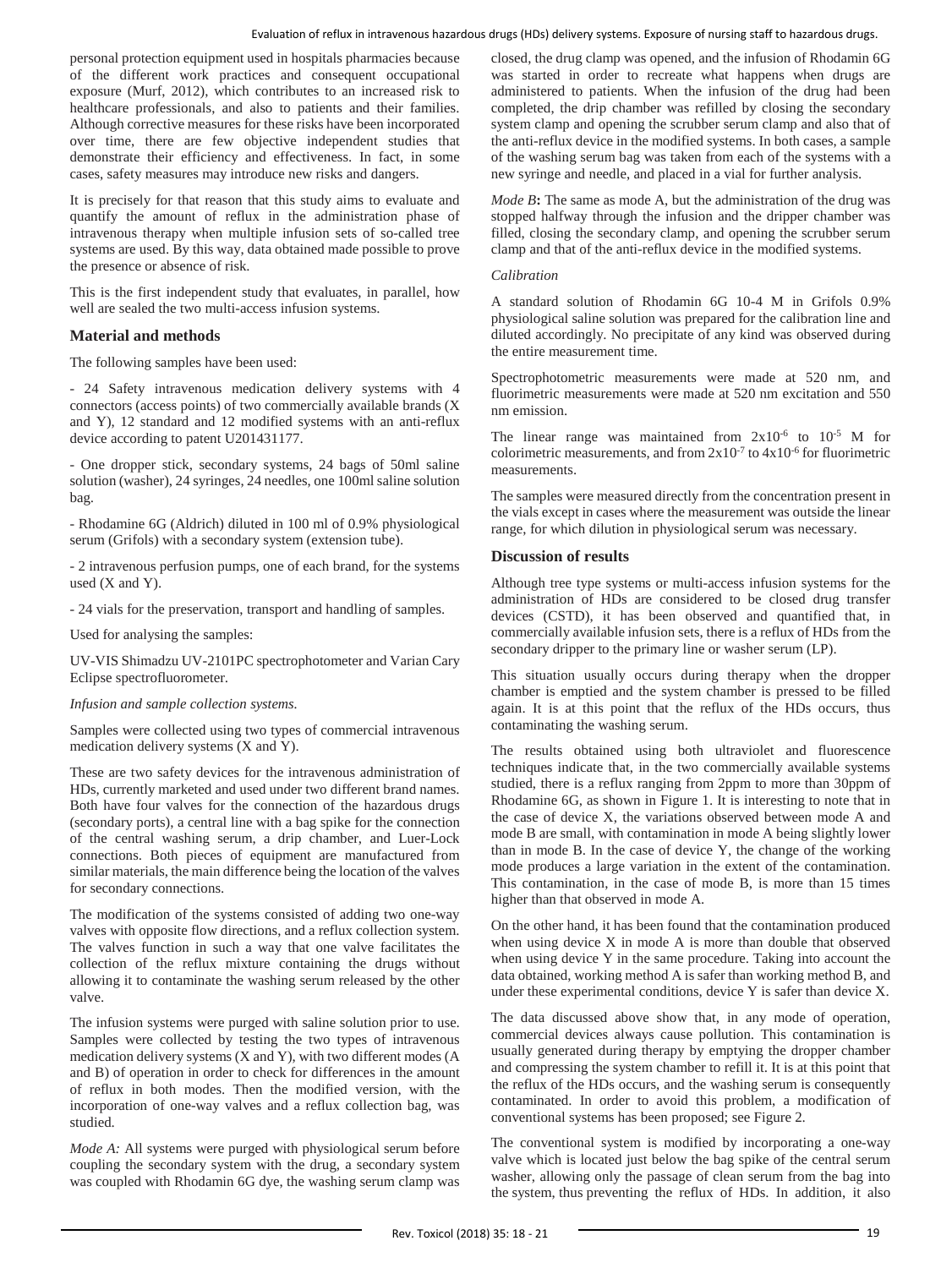*Costero AM., González A.,Ortuño MA, Benavent A., Añón E.*



**Figure 1:** Comparative study of commercial systems in the different modes of operation.

includes a "y" type joint for connecting the system to the anti-reflux device that incorporates an empty bag for collecting air and drug residues, a bag spike, a one-way valve that allows passage from the system to the collection bag, a clamp, and a pump with a safety connector.

The procedure for refilling the modified system is the same as that for refilling a conventional system, i.e. open the main line clamp and that of the anti-reflux device, and then compress the drip chamber. In this way, by means of the unidirectional valves, the air and drug residues are sent to the collection bag, thus preventing them from refluxing into the clean serum bag, and facilitating their disconnection and removal, leaving the system free of drugs, and avoiding contamination.



**Figure 2:** Diagram of the modification of conventional systems.

The results obtained with the modified system clearly indicate that

contamination in both the X and Y systems is reduced to values below 5 ppm (Figure 3).



**Figure 3:** Comparative study of commercial systems X and Y, and these modified systems (working in all cases in mode A).

The data from this study clearly shows that, although shaft-type systems can avoid contact with HDs during connection, at the end of the treatment, the system changes from a closed system to an open system where leaked liquid may remain in the system. If the washing serum is contaminated, the system may release contaminated serum at the time of disconnection.

# **Conclusions**

The tests carried out prove that, in conventional equipment, there is a backflow of liquid from the secondary system to the central washing serum, carrying a danger to the point of disconnection.

The same test performed on a modified infusion set with anti-reflux (VA) valves shows that contamination of the main serum by the secondary serum is virtually eliminated. This is reached through the strategic placement of anti-reflux valves and the addition of an empty bag that collects the reflux produced by the pressing of the chamber, thus avoiding contamination of the washer serum, and thereby eliminating the source of exposure.

#### **Acknowledgements**

This study has been made possible thanks to the support and funding of laboratory tests by the Nursing Council of the Valencian Community (CECOVA) and the Valencia College of Nursing.

All the material used for the collection of samples, systems, infusion pumps, serum, etc., has been donated or lent by two companies that sell the systems.

#### **References**

- 1. *Fahimi F, Sefidani A, Taghikhani S, Saliminejad L.* The rate of physicochemical incompatibilities, administration errors. Factors correlating with nurses errors. Iranian J. Pharm. Res. 2015; 14(S): 87-93.
- 2. Guardino X. NTP: 1051. Exposición laboral a compuestos citostáticos: sistemas seguros para su preparación. Instituto Nacional de Seguridad e higiene en el trabajo. 2015. Instituto Nacional de Seguridad e Higiene en el Trabajo (INSHT).
- 3. *Hon CY[, Teschke K,](https://www.ncbi.nlm.nih.gov/pubmed/?term=Teschke%20K%5BAuthor%5D&cauthor=true&cauthor_uid=24644303) [Chua](https://www.ncbi.nlm.nih.gov/pubmed/?term=Chua%20P%5BAuthor%5D&cauthor=true&cauthor_uid=22953211) P[, Venners](https://www.ncbi.nlm.nih.gov/pubmed/?term=Venners%20S%5BAuthor%5D&cauthor=true&cauthor_uid=22953211) S, [Nakashima](https://www.ncbi.nlm.nih.gov/pubmed/?term=Nakashima%20L%5BAuthor%5D&cauthor=true&cauthor_uid=22953211) L, [Venners](https://www.ncbi.nlm.nih.gov/pubmed/?term=Venners%20S%5BAuthor%5D&cauthor=true&cauthor_uid=22953211) S.* Occupational exposure to antineoplastic drugs: identification of job categories potentially exposed throughout the hospital medication system. Safe. Health Work. 2011; 2:273-281.
- 4. *Hon CY, [Teschke K,](https://www.ncbi.nlm.nih.gov/pubmed/?term=Teschke%20K%5BAuthor%5D&cauthor=true&cauthor_uid=24644303) [Demers PA,](https://www.ncbi.nlm.nih.gov/pubmed/?term=Demers%20PA%5BAuthor%5D&cauthor=true&cauthor_uid=24644303) [Venners S](https://www.ncbi.nlm.nih.gov/pubmed/?term=Venners%20S%5BAuthor%5D&cauthor=true&cauthor_uid=24644303)*. Antineoplastic drug contamination on the hands of employees working throughout the hospital medication system. J Occ. Med. 2014; 58:761-770.